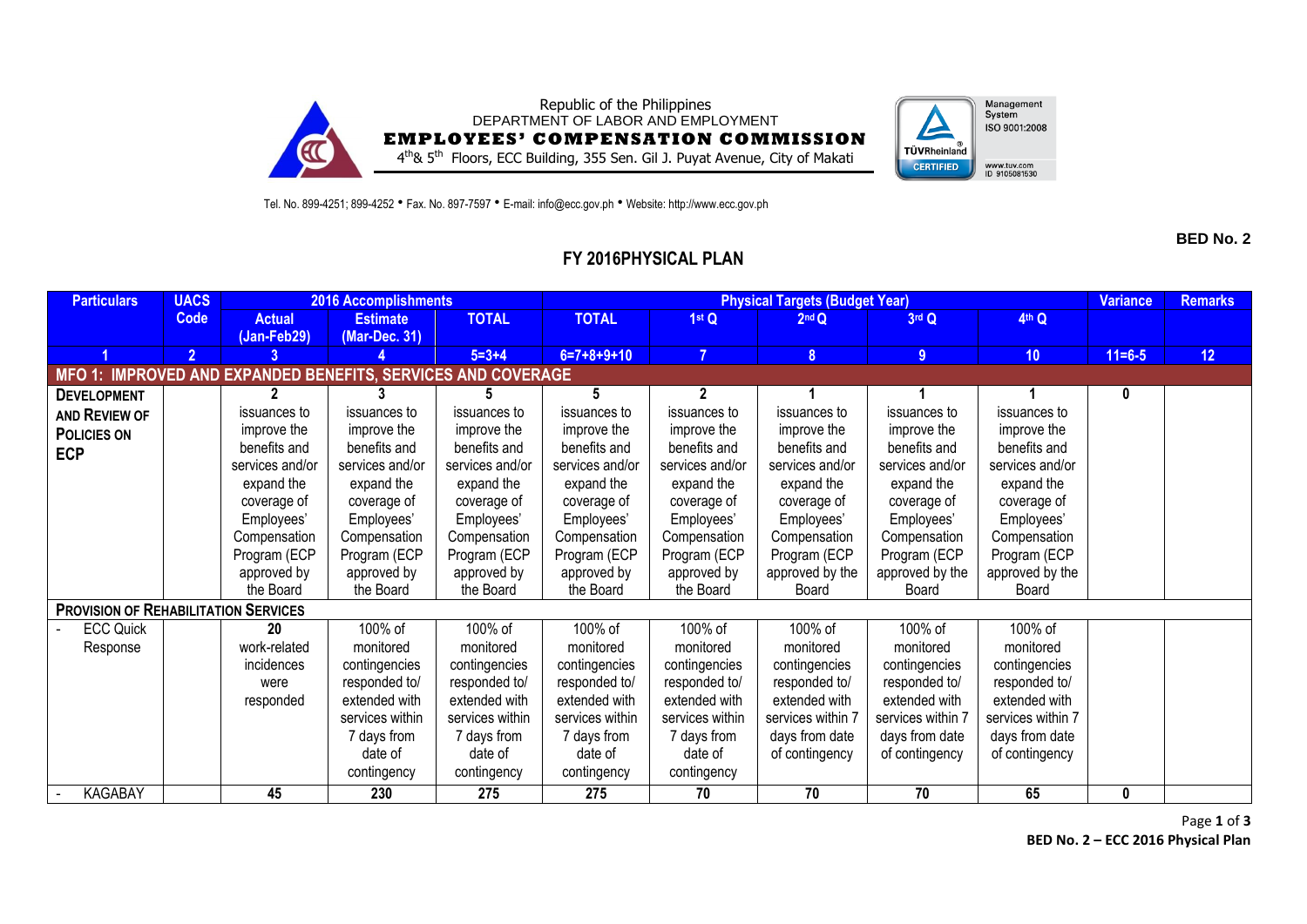| <b>Particulars</b>                   | <b>UACS</b>    |                     | 2016 Accomplishments |                      | <b>Physical Targets (Budget Year)</b> |                     |                      |                      |                      |              | <b>Remarks</b> |
|--------------------------------------|----------------|---------------------|----------------------|----------------------|---------------------------------------|---------------------|----------------------|----------------------|----------------------|--------------|----------------|
|                                      | <b>Code</b>    | <b>Actual</b>       | <b>Estimate</b>      | <b>TOTAL</b>         | <b>TOTAL</b>                          | 1stQ                | 2 <sup>nd</sup> Q    | 3rd Q                | 4th Q                |              |                |
|                                      |                | (Jan-Feb29)         | (Mar-Dec. 31)        |                      |                                       |                     |                      |                      |                      |              |                |
|                                      | $\overline{2}$ | 3 <sup>1</sup>      |                      | $5 = 3 + 4$          | $6=7+8+9+10$                          | $\overline{7}$      | $\boldsymbol{8}$     | 9                    | 10                   | $11 = 6 - 5$ | 12             |
|                                      |                | ODWs availed        | <b>ODWs</b> availed  | ODWs availed         | ODWs availed                          | <b>ODWs</b> availed | <b>ODWs</b> availed  | <b>ODWs</b> availed  | ODWs availed         |              |                |
|                                      |                | the skills/         | the skills/          | the skills/          | the skills/                           | the skills/         | the skills/          | the skills/          | the skills/          |              |                |
|                                      |                | entrepreneurial     | entrepreneurial      | entrepreneurial      | entrepreneurial                       | entrepreneurial     | entrepreneurial      | entrepreneurial      | entrepreneurial      |              |                |
|                                      |                | training            | training             | training             | training                              | training            | training             | training             | training             |              |                |
| Physical                             |                | 40                  | 180                  | 220                  | 220                                   | 55                  | 55                   | 55                   | 55                   | $\mathbf{0}$ |                |
| Restoration                          |                | ODWs provided       | ODWs provided        | ODWs provided        | ODWs provided                         | ODWs provided       | ODWs provided        | ODWs provided        | ODWs provided        |              |                |
|                                      |                | with PT/OT and      | with PT/OT and       | with PT/OT and       | with PT/OT and                        | with PT/OT and      | with PT/OT and       | with PT/OT and       | with PT/OT and       |              |                |
|                                      |                | related             | related              | related              | related                               | related             | related              | related              | related              |              |                |
|                                      |                | rehabilitation      | rehabilitation       | rehabilitation       | rehabilitation                        | rehabilitation      | rehabilitation       | rehabilitation       | rehabilitation       |              |                |
|                                      |                | services            | services             | services             | services                              | services            | services             | services             | services             |              |                |
|                                      |                | 3                   | 35                   | $\overline{38}$      | 38                                    | 10                  | $\overline{10}$      | 10                   | 8                    | 0            |                |
|                                      |                | ODWs provided       | ODWs provided        | ODWs provided        | ODWs provided                         | ODWs provided       | ODWs provided        | ODWs provided        | ODWs provided        |              |                |
|                                      |                | with                | with                 | with                 | with                                  | with                | with                 | with                 | with                 |              |                |
|                                      |                | rehabilitation      | rehabilitation       | rehabilitation       | rehabilitation                        | rehabilitation      | rehabilitation       | rehabilitation       | rehabilitation       |              |                |
|                                      |                | appliances/         | appliances/          | appliances/          | appliances/                           | appliances/         | appliances/          | appliances/          | appliances/          |              |                |
|                                      |                | prosthesis          | prosthesis           | prosthesis           | prosthesis                            | prosthesis          | prosthesis           | prosthesis           | prosthesis           |              |                |
| Job                                  |                |                     | Referred             | Referred             | Referred                              | Referred            | Referred             | Referred             | Referred             |              |                |
| Placement                            |                | ODWs referred       | PWRDs to             | PWRDs to             | PWRDs to                              | PWRDs to            | PWRDs to             | PWRDs to             | PWRDs to             |              |                |
| Facilitation                         |                | to PESO             | various PESOs        | various PESOs        | various PESOs                         | various PESOs       | various PESOs        | various PESOs        | various PESOs        |              |                |
|                                      |                |                     | for possible         | for possible         | for possible                          | for possible        | for possible         | for possible         | for possible         |              |                |
|                                      |                |                     | employment, as       | employment, as       | employment, as                        | employment, as      | employment, as       | employment, as       | employment, as       |              |                |
|                                      |                |                     | necessary            | necessary            | necessary                             | necessary           | necessary            | necessary            | necessary            |              |                |
| SPES for                             |                | $\mathbf 0$         | 50                   | $\overline{50}$      | 50                                    | 0                   | 50                   | 0                    | U                    | 0            |                |
| Children of                          |                | Children of         | Children of          | Children of          | Children of                           |                     | Children of          |                      |                      |              |                |
| <b>ODWs</b>                          |                | <b>ODWs</b>         | ODWs                 | <b>ODWs</b>          | <b>ODWs</b>                           |                     | <b>ODWs</b>          |                      |                      |              |                |
| <b>ECP INFORMATION DISSEMINATION</b> |                |                     |                      |                      |                                       |                     |                      |                      |                      |              |                |
| No. of IEC                           |                | $\mathbf 0$         | 5                    | 5                    | $5\phantom{.0}$                       |                     | $\overline{2}$       | $\mathbf{2}$         | 0                    | 0            |                |
| materials                            |                | IEC materials       | IEC materials        | <b>IEC</b> materials | <b>IEC</b> materials                  | IEC materials       | <b>IEC</b> materials | <b>IEC</b> materials | <b>IEC</b> materials |              |                |
| developed and                        |                | developed and       | developed and        | developed and        | developed and                         | developed and       | developed and        | developed and        | developed and        |              |                |
| produced                             |                | produced            | produced             | produced             | produced                              | produced            | produced             | produced             | produced             |              |                |
| No. of ECP                           |                | 60                  | 400                  | 460                  | 460                                   | 115                 | $\frac{115}{115}$    | $\overline{115}$     | 115                  | 0            |                |
| advocacy                             |                | <b>ECP</b> seminars | <b>ECP</b> seminars  | <b>ECP</b> seminars  | <b>ECP</b> seminars                   | <b>ECP</b> seminars | <b>ECP</b> seminars  | <b>ECP</b> seminars  | <b>ECP</b> seminars  |              |                |
| seminars                             |                | conducted w/        | conducted w/         | conducted w/         | conducted w/                          | conducted w/        | conducted w/         | conducted w/         | conducted w/         |              |                |
| conducted                            |                | 4,415               | 22,585               | 27,000               | 27,000                                | 6,750               | 6,750                | 6,750                | 6,750                |              |                |
|                                      |                | participants        | participants         | participants         | participants                          | participants        | participants         | participants         | participants         |              |                |
|                                      |                | from                | from                 | from                 | from                                  | from                | from                 | from                 | from                 |              |                |
|                                      |                | 1,232               | 10,268               | 11,500               | 11,500                                | 2,875               | 2,875companies       | 2,875companies       | 2,875companies       |              |                |
|                                      |                | companies           | companies            | companies            | companies                             | companies           |                      |                      |                      |              |                |